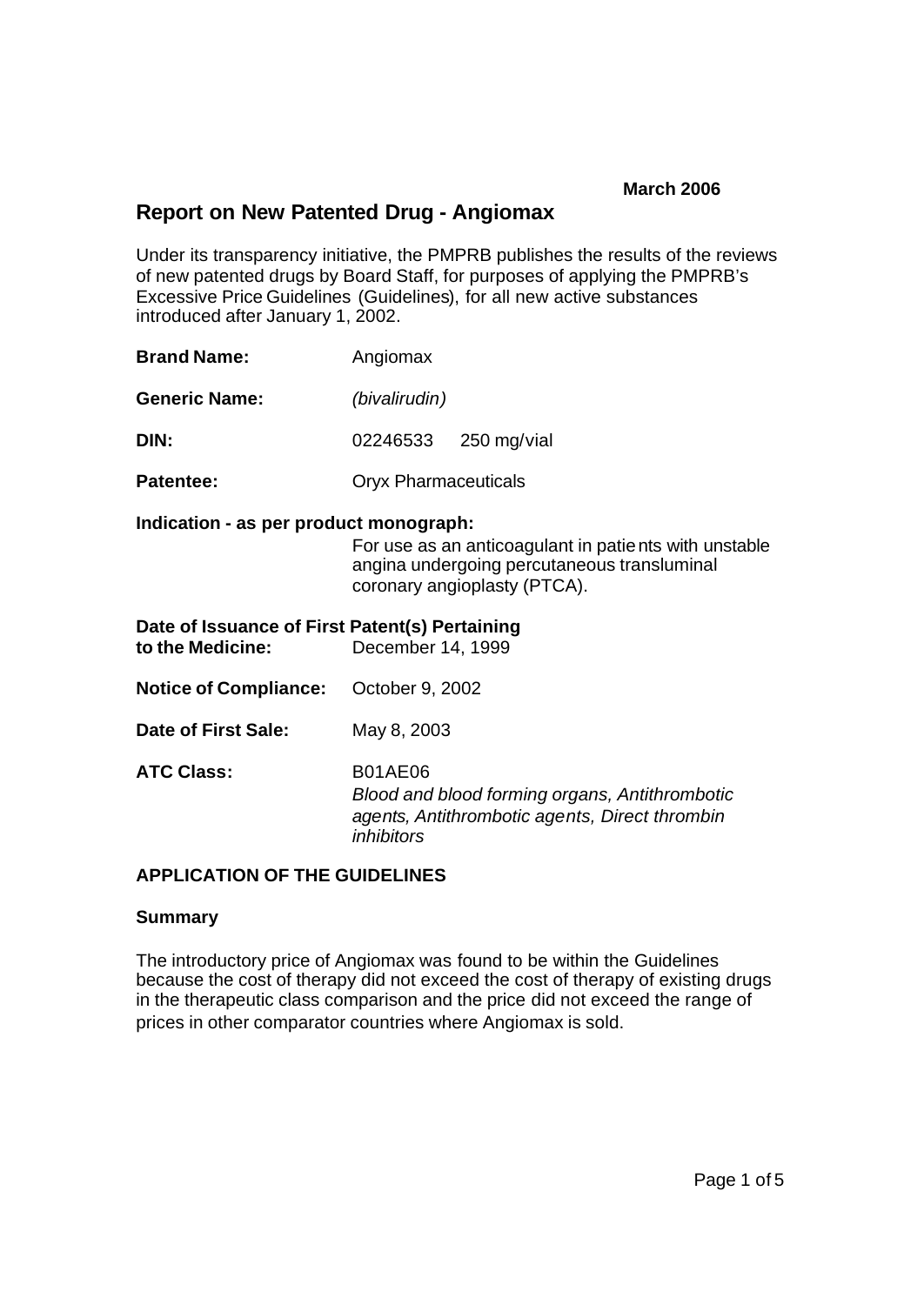### **Scientific Review**

The PMPRB's Human Drug Advisory Panel (HDAP) recommended that Angiomax be reviewed as a category 3 new drug product (provides moderate, little or no therapeutic advantage over comparable medicines).

The Therapeutic Class Comparison (TCC) test of the Guidelines provides that the price of a category 3 new drug product cannot exceed the prices of other drugs that treat the same disease or condition. Comparators are generally selected from among existing drug products in the same  $4<sup>th</sup>$  level of the Anatomical Therapeutic Chemical (ATC) System that are clinically equivalent in addressing the approved indication. The Guidelines provide that it may, however, be appropriate to include products from other ATC classes if they are clinically equivalent for the appropriate indication to the drug product under review. See the PMPRB's *Compendium of Guidelines, Policies and Procedures* for a more complete description of the Guidelines and the policies on TCCs.

The HDAP recommended Hepalean (*heparin sodium*) combined with Reopro (*abciximab*), and Integrilin (*eptifibatide*) as the most suitable comparators for the conduct of a TCC test. Although these agents are not in the same  $4<sup>th</sup>$  level ATC class, they are clinically equivalent at addressing the approved indication.

The Guidelines provide that the dosage recommended for comparison purposes will normally not be higher than the maximum of the usual recommended dosage. The recommended comparable dosage regimens for Angiomax and the comparators are based on the respective product monographs and supported by clinical literature.

## **Price Review**

Under the Guidelines, the introductory price for a new category 3 drug product will be presumed to be excessive if it exceeds the prices of all of the comparable drug products in the TCC test, or if it exceeds the prices of the same medicine in the seven countries listed in the *Patented Medicines Regulations*.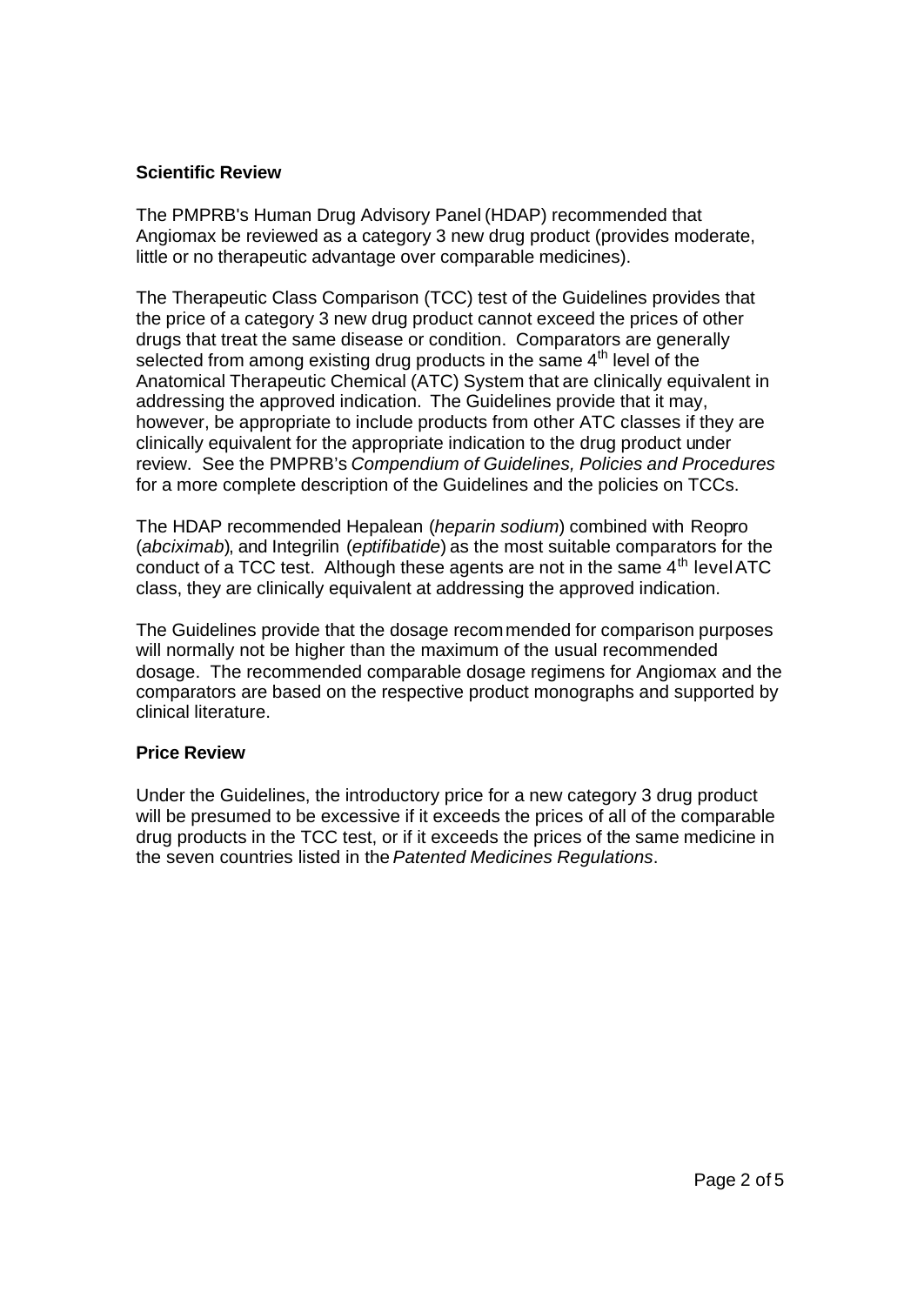| <b>Introductory Period (May to June 2003)</b> |                             |                          |                                                      |                                          |  |  |
|-----------------------------------------------|-----------------------------|--------------------------|------------------------------------------------------|------------------------------------------|--|--|
| <b>Name</b>                                   | <b>Strength</b>             | <b>Dosage</b><br>Regimen | <b>Unit Price</b>                                    | <b>Cost Per</b><br><b>Treatment</b>      |  |  |
| Angiomax                                      | 250 mg/5 ml                 | $2.60$ ml                | \$410.00001                                          | \$214.2000                               |  |  |
| Hepalean<br>Reopro                            | 10000 units/ml<br>$2$ mg/ml | $6.26$ ml<br>11.9 ml     | \$0.9580 <sup>2</sup><br>$$107.3300^3$<br>\$108.2880 | \$5.9971<br>\$1,277.2270<br>\$1,283.2241 |  |  |
| Integrilin<br>Integrilin                      | $2$ mg/ml<br>$0.75$ mg/ml   | $12.6$ ml<br>201.6 ml    | $$3.8000^3$<br>$$1.1125^3$<br>\$4.9125               | \$47.8800<br>\$224.2800<br>\$272.1600    |  |  |

<sup>1</sup> Publicly available prices as per the *Patented Medicines Regulations*

<sup>2</sup> Ontario Drug Benefit Formulary, January 2003

 $\overline{3}$ PPS Pharma, January 2003

In 2003, Angiomax was also being sold in the United States. In compliance with the Guidelines, the price in Canada did not exceed the price in the United States.

*Where comparators and dosage regimens are referred to in the Summary Reports, they have been selected by the PMPRB Staff and the HDAP for the purpose of carrying out the PMPRB's regulatory mandate, which is to review the prices of patented medicines sold in Canada to ensure that such prices are not excessive. The publication of these reports is also part of the PMPRB's commitment to make its price review process more transparent.*

*The information contained in the PMPRB's Summary Reports should not be relied upon for any purpose other than its stated purpose and is not to be interpreted as an endorsement, recommendation or approval of any drug nor is it intended to be relied upon as a substitute for seeking appropriate advice from a qualified health care practitioner.*

## **References - Angiomax**

- 1. Bittl JA, Strony J, Brinker JA, et al. Treatment with bivalirudin (*hirulog*) as compared with heparin during coronary angioplasty for unstable or postinfarction angina. N Engl J Med 1995;333(12):764-9.
- 2. Bittl JA, Chaitman BR, Feit F, et al. Bivalirudin versus heparin during coronary angioplasty for unstable or postinfarction angina: final report reanalysis of the Bivalirudin Angioplasty Study. Am Heart J 2001;142:952-9.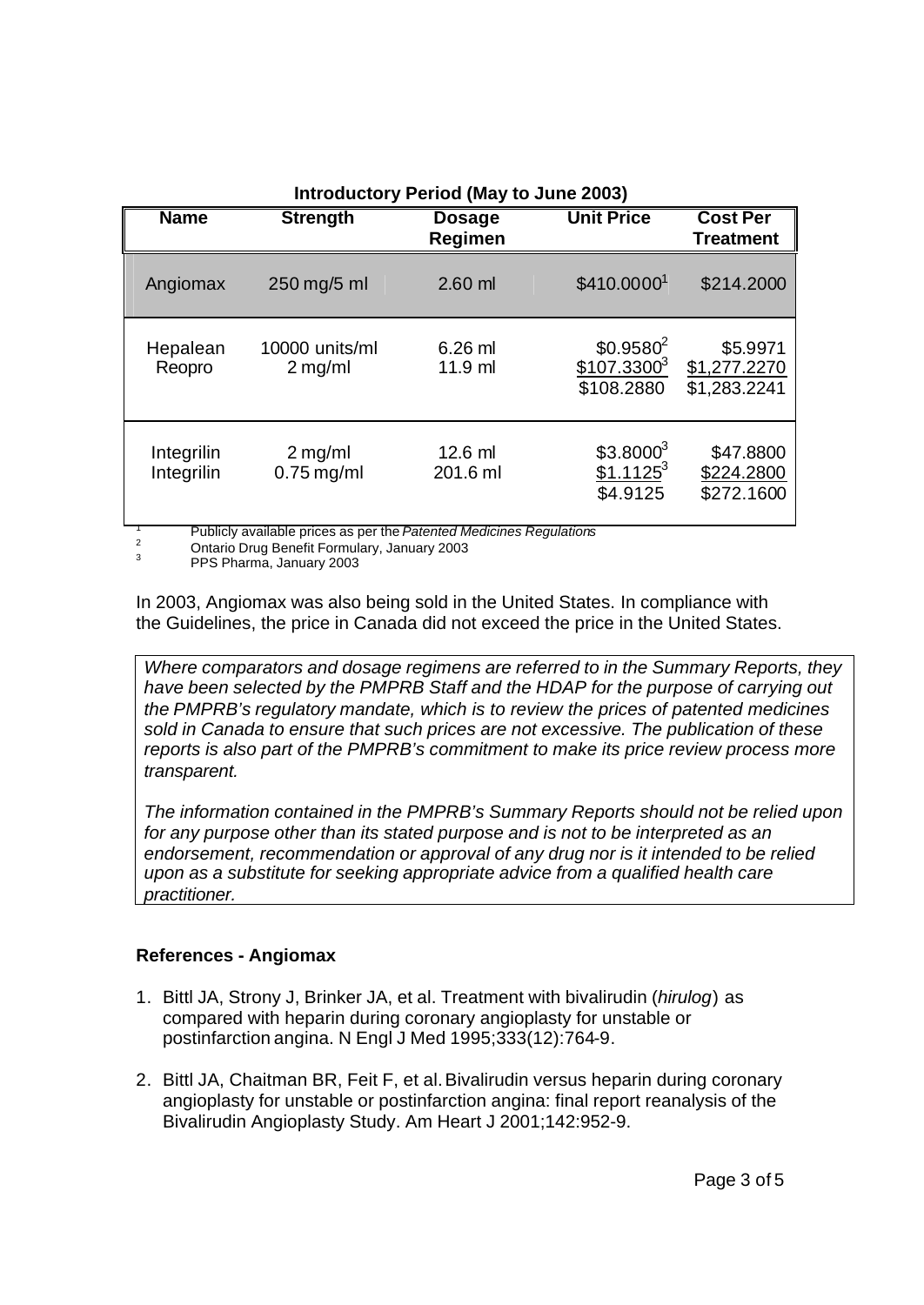- 3. Lincoff AM, Kleiman NS, Kottke-Marchant K, et al. Bivalirudin with planned or provicional abciximab versus low-dose heparin and abciximab during percutaneous coronary revascularization: Results of the Comparison of Abciximab Complications with Hirulog for Ischemic Events Trial (CACHET). Am Heart J 2002;143:847-53.
- 4. Lincoff AM, Bittl JA, Kleiman NS, et al. The REPLACE 1 Trial: A pilot study of bivalirudin versus heparin during percutaneous coronary intervention with stenting and GP IIb/IIIa blockade (abstract 1053-3). J Am Coll Cardiol 2002:39(suppl A):16-17A.
- 5. Lincoff AM, Bittl JA,Harrington RA, et al. Bivalirudin and provisional glycoprotein IIb/IIIa blockade compared with heparin and planned glycoprotein IIb/IIIa blockade during percutaneous coronary intervention. JAMA 2003;289:853-64.
- 6. White HD, Aylward PE, Frey MJ et al. Randomized, Double-blind Comparison of Hirulog Versus Heparin in Patients Receiving Streptokinase and Aspirin for Acute Myocardial Infarction (HERO). Circulation 1997;96:2155- 61.http://circ.ahajournals.org/cgi/content/full/96/7/2155?maxtoshow=?eaf
- 7. HERO-2 trial investigators. Thrombin-specific anticoagulation with bivalirudin versus heparin in patients receiving fibrinolytic therapy for acute myocardial infarction: the HERO-2 randomized trial. Lancet 2001;358:1855-63.
- 8. Serruys PW, Herrman JP, Simon R, et al. A comparison of hirudin with heparin in the prevention of restenosis after coronary angioplasty. N Engl J Med 1995;333:757-63.
- 9. Popma JJ, Ohman EM, Weitz J, et al. Antithrombotic therapy in patients undergoing percutaneous coronary intervention. Chest 2001;119 (suppl): 312S-336S.